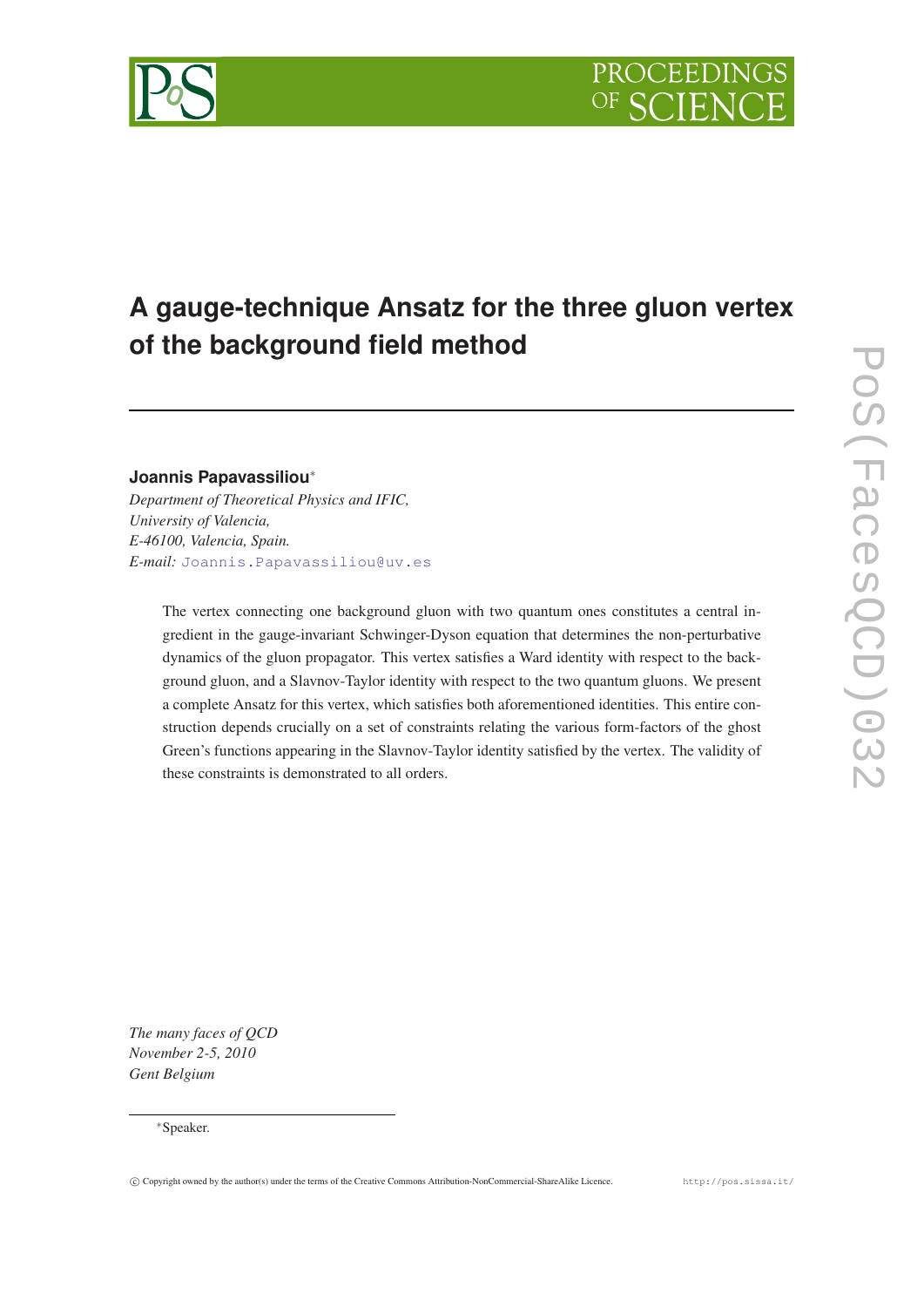#### 1. Introduction

The three-gluon vertex describing the interaction of one background (*B*) and two quantum (*Q*) gluons ("*BQQ* vertex", for short) [see Fig. [1\]](#page-2-0) is of particular interest, because it constitutes a key ingredient for understanding certain important aspects of non-perturbative QCD.

As has been explained in a series of recent articles [\[1\]](#page-9-0), the fully dressed version of the *BQQ* vertex is instrumental for the gauge-invariant truncation the Schwinger-Dyson equations (SDE) obtained within the general formalism based on the Pinch Technique (PT) [\[2\]](#page-9-0) and the Background Field Method (BFM) [[3](#page-9-0)], and especially for the crucial transversality properties displayed by the SDE governing the gluon self-energy. In particular, and contrary to what happens in the conventional formulation, the "one-loop dressed" subset of (only gluonic!) diagrams, (corresponding to the first step in the aforementioned SDE truncation), furnishes an exactly transverse gluon selfenergy.

The SDEs of the PT-BFM have been particularly successful in reproducing recent lattice data [\[4,](#page-9-0) [5\]](#page-9-0), which clearly indicate that the gluon propagator and the ghost dressing function of Yang-Mills in the Landau gauge are infrared finite both in *SU*(2) [\[6,](#page-9-0) [7](#page-9-0)] and in *SU*(3). The nonperturbative form of the *BQQ* vertex is essential for accomplishing this task. Indeed, the way the gluon acquires a dynamically generated (momentum-dependent) mass (first paper in [[2](#page-9-0)]), which, in turn, accounts for the infrared finiteness of the aforementioned Green's functions, is determined by a subtle interplay between various crucial features of this special vertex [[8](#page-9-0)].

To be sure, the non-perturbative behavior of the *BQQ* vertex is determined by its own SDE equation, which contains the various multiparticle kernels appearing in the "skeleton expansion". However, for practical purposes, one is forced to resort to an Ansatz for this vertex, obtained through the so-called "gauge-technique" [\[9\]](#page-9-0).

The idea behind the gauge-technique is fairly simple, especially in an abelian context: one constructs an expression for the unknown vertex out of the ingredients appearing in the Ward identity (WI) it satisfies. These ingredients must be put together in a way such that the resulting expression satisfies the WI automatically. The most typical example of such a construction is found in the case of the three-particle vertex of scalar QED, describing the interaction of a photon with a pair of charged scalars. This vertex, to be denoted by  $\Gamma_{\mu}$ , satisfies the abelian all-order WI

$$
q^{\mu}\Gamma_{\mu} = \mathcal{D}^{-1}(k+q) - \mathcal{D}^{-1}(k), \qquad (1.1)
$$

where  $\mathscr{D}(k)$  is the fully-dressed propagator of the scalar field. Thus, in this case, the gaugetechnique Ansatz for  $\Gamma_u$ , obtained by Ball and Chiu [[10\]](#page-9-0), after "solving" the above WI, under the additional requirement of not introducing kinematic singularities, is

$$
\Gamma_{\mu} = \frac{(2k+q)_{\mu}}{(k+q)^2 - k^2} \left[ \mathcal{D}^{-1}(k+q) - \mathcal{D}^{-1}(k) \right],
$$
\n(1.2)

which clearly satisfies Eq.  $(1.1)$ .

Returning to the case at hand, and according to the philosophy explained above, one must construct the *BQQ* vertex out of the ingredients appearing in the WI and Slavnov-Taylor identity (STI) it satisfies (third paper in [\[1\]](#page-9-0)), and in such a way that these identities are automatically satisfied. This is a complicated task, because some of the ingredients appearing in the STI (i.e.,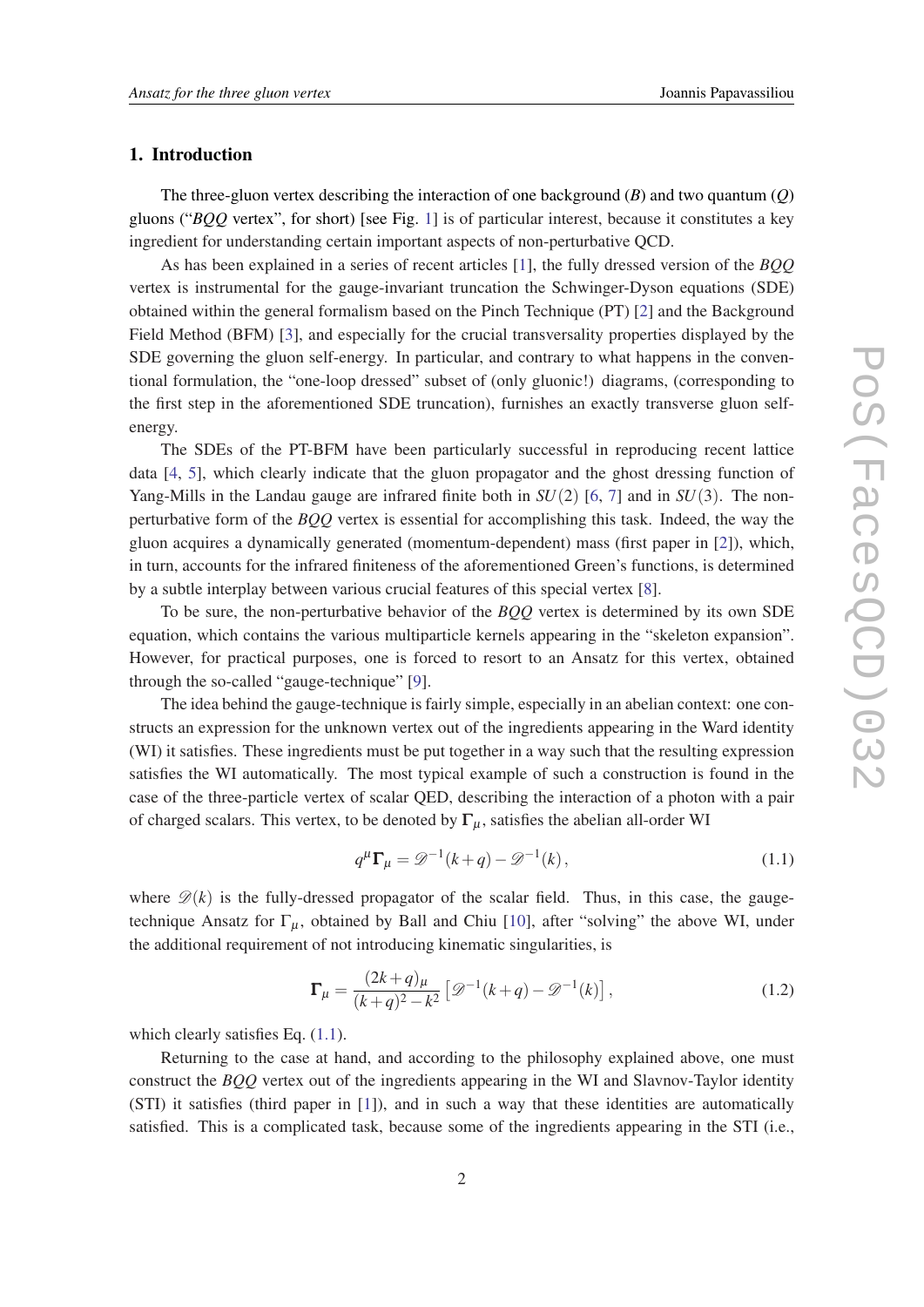<span id="page-2-0"></span>

Figure 1: The BQQ three-gluon vertex. The background leg is indicated by the gray circle.

the Green's functions originating from the ghost sector) are themselves constrained by yet another set of (largely unexplored) WIs and STIs, which must be exactly preserved, or else the entire construction will collapse, or major complications will appear in subsequent steps of the SDE treatment.

The purpose of this talk is to describe in some detail how the longitudinal part of the BQQ vertex can be obtained by "solving" the corresponding WI and STI, and the important role played by the constraints relating the various ghost Green's functions appearing in the STI. A complete account of the important implications of this construction on the SDE of the gluon propagator will be given elsewhere [[11\]](#page-9-0).

#### 2. The *BQQ* vertex and its basic properties

The *BQQ* vertex constitutes without a doubt one of the most fundamental ingredients of the PT, making its appearance already at the basic level of the one-loop construction. Specifically, defining the tree-level conventional three-gluon vertex through the expression (all momenta entering)

$$
i\Gamma_{A_{\alpha}^{a}A_{\mu}^{b}A_{\nu}^{c}}^{(0)}(q,r,p) = gf^{abc}\Gamma_{\alpha\mu\nu}^{(0)}(q,r,p)
$$
  

$$
\Gamma_{\alpha\mu\nu}^{(0)}(q,r,p) = g_{\mu\nu}(r-p)_{\alpha} + g_{\alpha\nu}(p-q)_{\mu} + g_{\alpha\mu}(q-r)_{\nu},
$$
 (2.1)

the diagrammatic rearrangements giving rise to the PT Green's functions (propagators and vertices) stem exclusively from the characteristic decomposition [[2](#page-9-0)]

$$
\Gamma_{\alpha\mu\nu}^{(0)}(q,r,p) = \widetilde{\Gamma}_{\alpha\mu\nu}^{(0)}(q,r,p) + (1/\xi)\Gamma_{\alpha\mu\nu}^{\text{P}}(q,r,p),
$$
\n
$$
\widetilde{\Gamma}_{\alpha\mu\nu}^{(0)}(q,r,p) = g_{\mu\nu}(r-p)_{\alpha} + g_{\alpha\nu}(p-q+r/\xi)_{\mu} + g_{\alpha\mu}(q-r-p/\xi)_{\nu},
$$
\n
$$
\Gamma_{\alpha\mu\nu}^{\text{P}}(q,r,p) = g_{\alpha\mu}p_{\nu} - g_{\alpha\nu}r_{\mu}.
$$
\n(2.2)

In the equations above, ξ represents the gauge fixing parameter that appears also in the definition of the (full) gluon propagator  $\Delta_{\mu\nu}^{ab}(q) = \delta^{ab}\Delta_{\mu\nu}(q)$ , with

$$
i\Delta_{\mu\nu}(q) = -i \left[ P_{\mu\nu}(q) \Delta(q^2) + \xi \frac{q_{\mu}q_{\nu}}{q^4} \right]; \qquad \Delta_{\mu\nu}^{-1}(q) = i \left[ P_{\mu\nu}(q) \Delta^{-1}(q^2) + \xi q_{\mu}q_{\nu} \right] \tag{2.3}
$$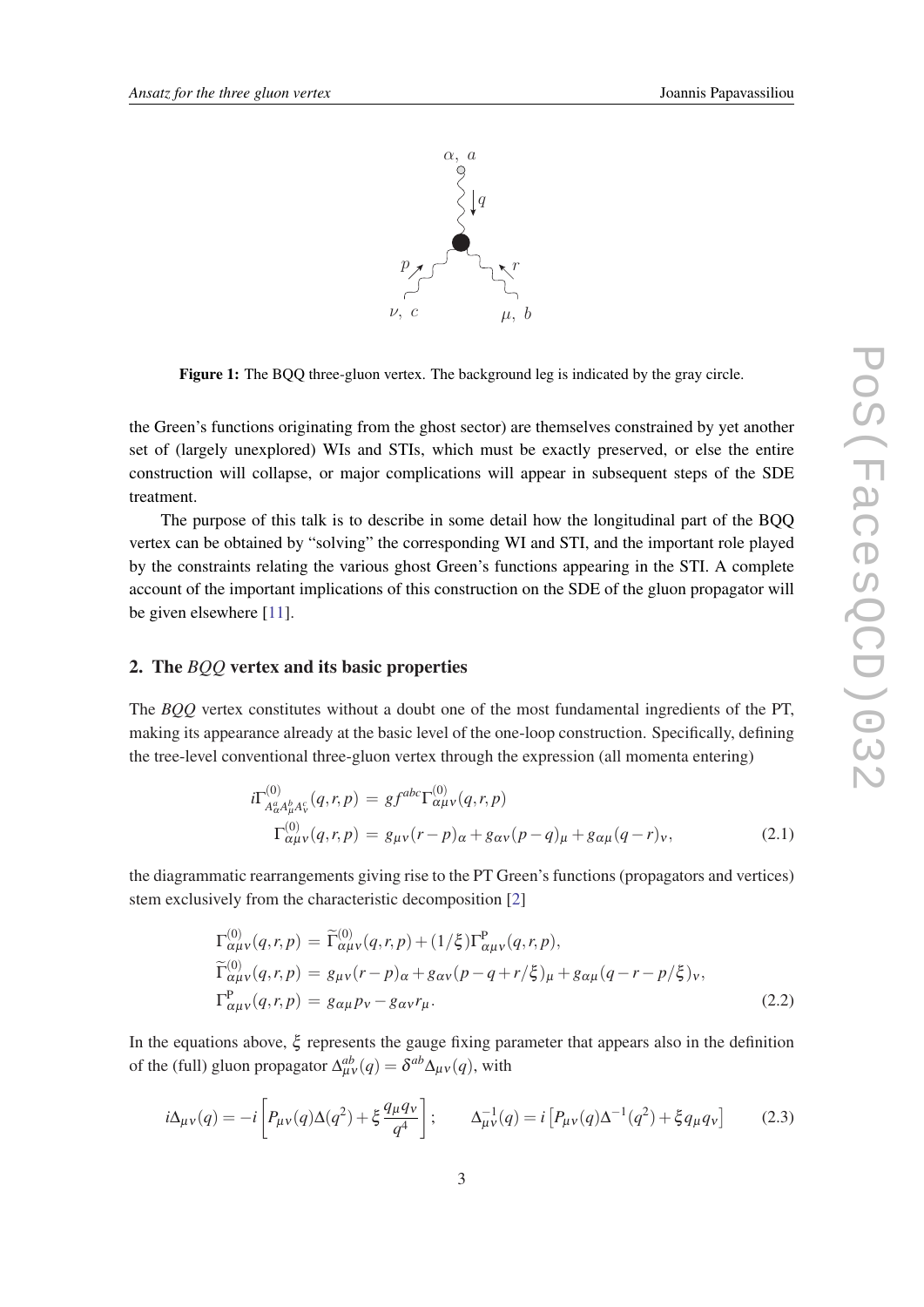and  $P_{\mu\nu}(q) = g_{\mu\nu} - q_{\mu}q_{\nu}/q^2$  the dimensionless transverse projector. The scalar co-factor  $\Delta(q^2)$  is related to the all-order gluon self-energy  $\Pi_{\mu\nu}(q) = P_{\mu\nu}(q) \Pi(q^2)$  through

$$
\Delta^{-1}(q^2) = q^2 + i\Pi(q^2) \equiv q^2 J(q^2),\tag{2.4}
$$

where the quantity  $J(q^2)$  is defined in order to maintain a notational proximity with [\[12](#page-9-0)].

Note that the PT makes no *ab initio* reference to a background gluon; at the level of the Yang-Mills Lagrangian there is only one gauge field, *A*, which is quantized in the usual way, by means of a linear gauge-fixing term of the type  $\frac{1}{2\xi}(\partial_\mu A^\mu)^2$  (the  $R_\xi$  gauges). However, the decomposi-tion [\(2.2\)](#page-2-0) assigns right from the start a special role to the leg carrying the momentum  $q$ , that is to be eventually identified with the background leg. Thus, unlike  $\Gamma^{(0)}_{\alpha\mu\nu}(q,r,p)$ , which is Bose-symmetric with respect to all its three legs, the vertex  $\tilde{\Gamma}^{(0)}$  is in fact Bose-symmetric *only* with respect to the (quantum)  $\mu$  and  $\nu$  legs. In addition, it satisfies the simple Ward identity

$$
iq^{\alpha}\widetilde{\Gamma}_{\alpha\mu\nu}^{(0)}(q,r,p) = \Delta_{0\,\mu\nu}^{-1}(p) - \Delta_{0\,\mu\nu}^{-1}(r) , \qquad (2.5)
$$

where  $\Delta_0^{\mu\nu}$  $_{0}^{\mu\nu}(q)$  is the tree-level version of the  $\Delta^{\mu\nu}(q)$  given in Eq. [\(2.3](#page-2-0)). In higher orders, the *BQQ* vertex is constructed through the systematic triggering of internal STIs in the diagrams of the conventional (higher order) three-gluon vertex (see the tree last items in [\[2\]](#page-9-0)).

On the other hand, when quantizing the theory within the BFM [[3\]](#page-9-0), the *BQQ* vertex  $\Gamma_{\hat{A}AA}$ arises directly, as a consequence of the splitting of the classical gauge field into a background and a quantum component,  $A \rightarrow A + A$ . In addition, one introduces a special gauge-fixing function that is linear in the quantum field *A*, and preserves gauge invariance with respect to the background field *A* (the corresponding gauge-fixing parameter is denoted  $\xi_0$ ). Let us denote the *full BQQ* vertex by  $\Gamma_{\hat{A}^a_{\alpha}A^b_{\mu}A^c_{\nu}}(q,r,p)$ , and factor out the usual coupling and color structure,

$$
i\Gamma_{\widehat{A}^a_{\alpha}A^b_{\mu}A^c_{\nu}}(q,r,p) = gf^{abc}\widetilde{\Gamma}_{\alpha\mu\nu}(q,r,p). \tag{2.6}
$$

At tree-level,  $\widetilde{\Gamma}_{\alpha\mu\nu} \to \widetilde{\Gamma}_{\alpha\mu\nu}^{(0)}(\xi \to \xi_Q)$ , i.e. it is given by the expression for  $\widetilde{\Gamma}_{\alpha\mu\nu}^{(0)}$  in Eq. [\(2.2\)](#page-2-0), after the simple replacement  $\xi \rightarrow \xi_0$ .

In order to cast the upcoming WI and STIs into a more compact form, it is convenient to consider instead of  $\widetilde{\Gamma}_{\alpha\mu\nu}(q,r,p)$  the minimally modified vertex

$$
\widetilde{\Gamma}_{\alpha\mu\nu}(q,r,p) = \widetilde{\Gamma}_{\alpha\mu\nu}(q,r,p) + (1/\xi_Q)\Gamma^P_{\alpha\mu\nu}(q,r,p). \tag{2.7}
$$

Evidently,  $\Gamma_{\alpha\mu\nu}(q,r,p)$  and  $\Gamma_{\alpha\mu\nu}(q,r,p)$  differ only at tree level; specifically, using Eq. [\(2.2\)](#page-2-0), we see immediately that

$$
\widetilde{\Gamma}^{(0)}_{\alpha\mu\nu}(q,r,p)^{(0)} = \Gamma^{(0)}_{\alpha\mu\nu}(q,r,p). \tag{2.8}
$$

Incidentally, notice that  $\Gamma_{\alpha\mu\nu}(q,r,p)$  coincides with the vertex appearing in the SDE for the gluon propagator, when projecting to the Landau gauge [[4](#page-9-0)].

Thus,  $\Gamma$  satisfies a (ghost-free) WI when contracted with the momentum  $q_\alpha$  of the background gluon, while it satisfies a STI when contracted with the momentum of the quantum gluons ( $r<sub>\mu</sub>$  or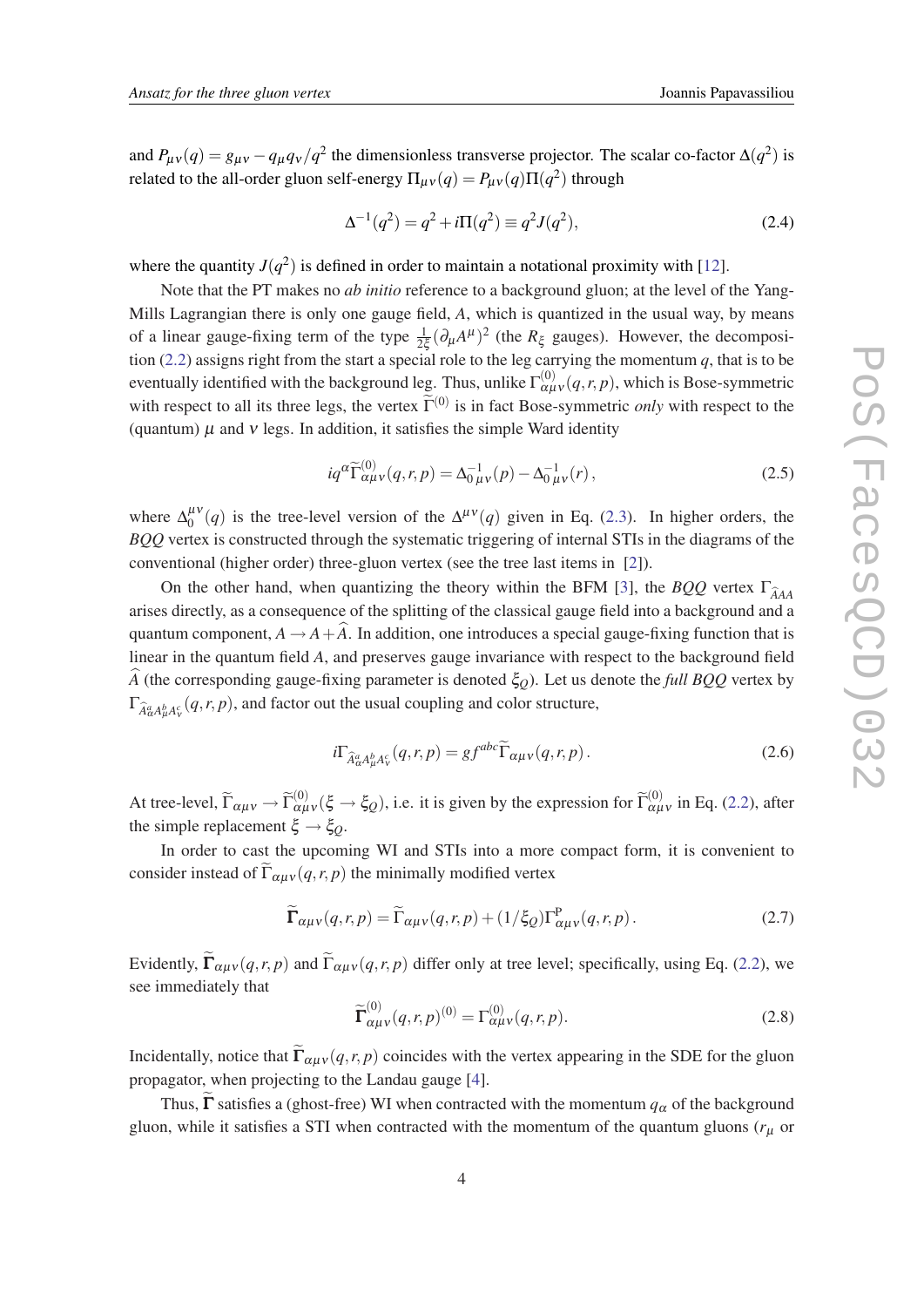<span id="page-4-0"></span>

**Figure 2:** Definitions and conventions of the auxiliary functions  $\Lambda$ , *H* and  $\tilde{H}$ . The color and coupling dependence for the combination shown,  $c^a(q)A^b_\mu(r)A^{*c}_\nu(p)$ , is  $gf^{acb}$ . White blobs represent connected Green's functions, while gray blobs denote the two-gluon–two-ghost kernel. Note that the kernel is one-particle irreducible with respect to perpendicular cuts.

 $p_v$ ). They are given by (second item in [\[1\]](#page-9-0))

$$
q^{\alpha}\widetilde{\Gamma}_{\alpha\mu\nu}(q,r,p) = p^2 J(p^2)P_{\mu\nu}(p) - r^2 J(r^2)P_{\mu\nu}(r)
$$
  
\n
$$
r^{\mu}\widetilde{\Gamma}_{\alpha\mu\nu}(q,r,p) = F(r^2) \left[ q^2 \widetilde{J}(q^2)P_{\alpha}^{\mu}(q)H_{\mu\nu}(q,r,p) - p^2 J(p^2)P_{\nu}^{\mu}(p)\widetilde{H}_{\mu\alpha}(p,r,q) \right]
$$
  
\n
$$
p^{\nu}\widetilde{\Gamma}_{\alpha\mu\nu}(q,r,p) = F(p^2) \left[ r^2 J(r^2)P_{\mu}^{\nu}(r)\widetilde{H}_{\nu\alpha}(r,p,q) - q^2 \widetilde{J}(q^2)P_{\alpha}^{\nu}(q)H_{\nu\mu}(q,p,r) \right].
$$
 (2.9)

In the above equations,  $F(q^2)$  is the ghost dressing function, related to the ghost propagator  $D(q^2)$ through

$$
iD^{ab}(q^2) = i\delta^{ab}\frac{F(q^2)}{q^2},\qquad(2.10)
$$

while the propagator  $\tilde{\Delta}$  is related to the conventional one,  $\Delta(q^2)$ , through the so-called "background" quantum identity" [[13\]](#page-9-0)

$$
\Delta(q^2) = \left[1 + G(q^2)\right]\widetilde{\Delta}(q^2). \tag{2.11}
$$

The function *G* appearing above is the  $g_{\mu\nu}$  co-factor in the Lorentz decomposition of the auxiliary function  $\Lambda_{\mu\nu}(q)$  defined through

$$
\Lambda_{\mu\nu}(q) = \int_{k} \Delta_{\mu}^{\sigma}(k) D(q-k) H_{\nu\sigma}(-q, q-k, k) \n= g_{\mu\nu} G(q^2) + \frac{q_{\mu} q_{\nu}}{q^2} L(q^2),
$$
\n(2.12)

and shown in Fig. 2, together with the definitions and conventions of the functions  $H$  and  $H$ . Therefore, requiring the vertex Ansatz to satisfy the STIs above implies that in its expression certain combinations of the ghost auxiliary functions  $G$ ,  $H$  and  $\widetilde{H}$  will also appear.

#### 3. Identities of the ghost sector

In this section we explain the field-theoretic origin of a set of constraints whose validity must be invoked when attempting to solve the WI and STI of Eq. (2.9), in order to construct the *BQQ*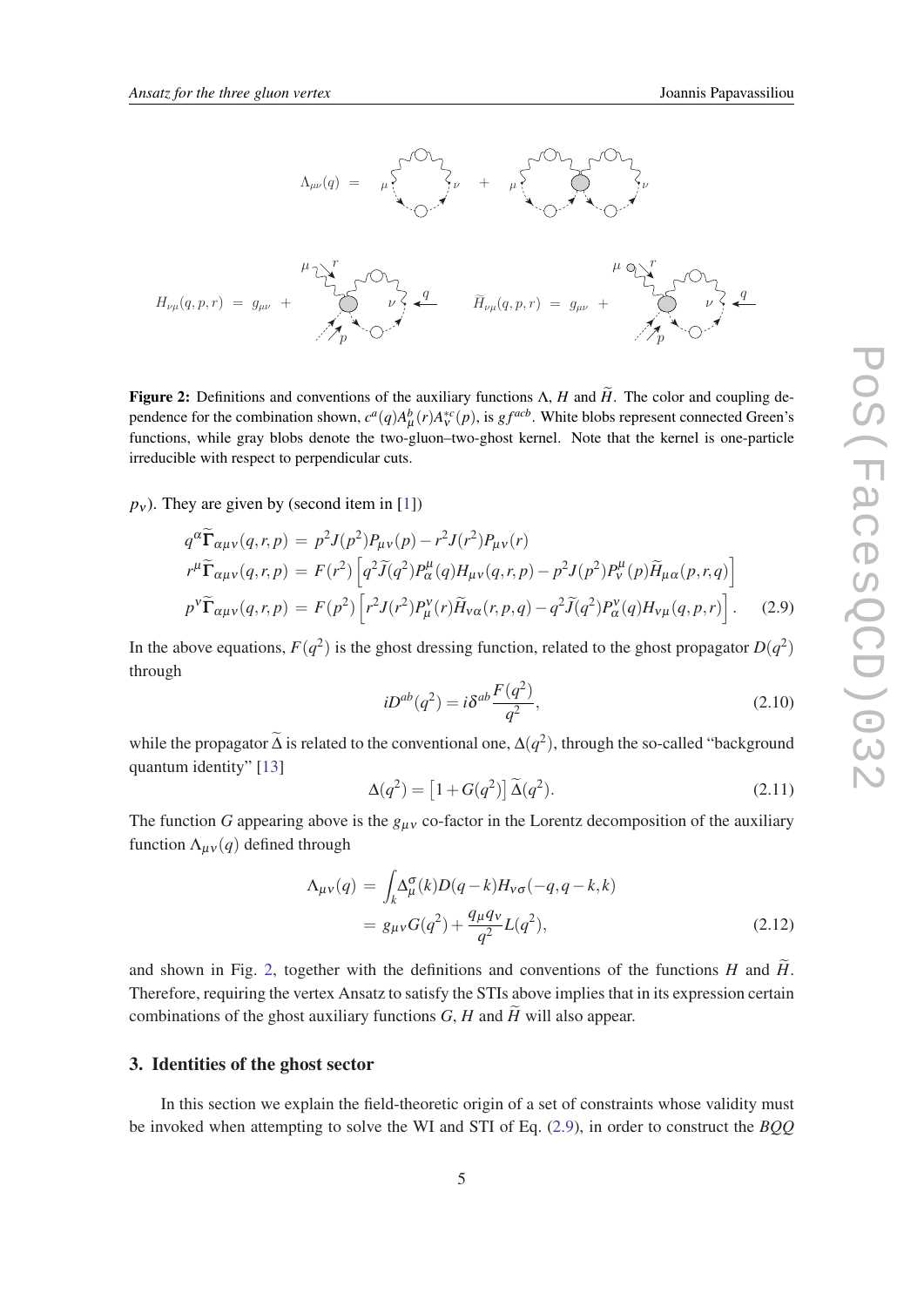<span id="page-5-0"></span>vertex. As we will shortly, the underlying reason for having to resort to these constraints is the fact that the resulting system has more equations than unknowns, a fact known from the early work of Ball and Chiu [\[12](#page-9-0)] on the conventional three-gluon vertex.

To begin with, we observe that, since both the  $R_{\xi}$  and the BFM are linear gauge fixing conditions, there exists a constraint coming from the equation of motion of the Nakanishi-Lautrup fields (the so called ghost or Faddeev-Popov equation), which, in turn, implies that the functions *H* and *H* are related to the corresponding gluon-ghost trilinear vertices  $\Gamma_{\alpha}$  and  $\widetilde{\Gamma}_{\alpha}$ . In particular one has (second item in [[1](#page-9-0)])

$$
p^{V}H_{V\alpha}(p,r,q) + \Gamma_{\alpha}(r,q,p) = 0
$$
  
\n
$$
p^{V}\widetilde{H}_{V\alpha}(p,r,q) + \widetilde{\Gamma}_{\alpha}(r,q,p) = r_{\alpha}F^{-1}(r^{2}),
$$
\n(3.1)

where at tree-level

$$
\Gamma_{\alpha}^{(0)}(r,q,p) = -p_{\alpha}; \qquad \widetilde{\Gamma}_{\alpha}^{(0)}(r,q,p) = (r-p)_{\alpha}.
$$
\n(3.2)

In addition, while the function  $\widetilde{H}$  satisfies the WI

$$
q^{\alpha} \widetilde{H}_{V\alpha}(p,r,q) = -p_V F^{-1}(p^2) - r_V F^{-1}(r^2),
$$
\n(3.3)

the function *H* fulfills the STI

$$
q^{\alpha}H_{\nu\alpha}(p,r,q) = -F^{-1}(q^2)\left[p_{\nu}F^{-1}(p^2)C(q,r,p) + r^{\alpha}F^{-1}(r^2)H_{\nu\alpha}(p,q,r)\right],\tag{3.4}
$$

where *C* represents yet another ghost auxiliary function Γ*ccc*<sup>∗</sup> involving two ghosts and an antighost field (with momentum  $p$ ). To proceed further, we decompose  $H$  and  $\widetilde{H}$  in terms of their basic tensor forms

$$
H_{\nu\alpha}(p,r,q) = g_{\alpha\nu}a_{qrp} - r_{\alpha}q_{\nu}b_{qrp} + q_{\alpha}p_{\nu}c_{qrp} + q_{\nu}p_{\alpha}d_{qrp} + p_{\alpha}p_{\nu}e_{qrp},
$$
  
\n
$$
\widetilde{H}_{\nu\alpha}(p,r,q) = g_{\alpha\nu}\widetilde{a}_{qrp} - r_{\alpha}q_{\nu}\widetilde{b}_{qrp} + q_{\alpha}p_{\nu}\widetilde{c}_{qrp} + q_{\nu}p_{\alpha}\widetilde{d}_{qrp} + p_{\alpha}p_{\nu}\widetilde{e}_{qrp}.
$$
\n(3.5)

where, following the notation of [\[12](#page-9-0)] we have introduced the short-hand  $a_{arp}$  for  $a(q, r, p)$ , and similarly for all other form factors appearing in (3.5). Then, one can use the identities (3.3) and (3.4) in order to constrain certain combinations of these form factors. Indeed, from the WI (3.3) one finds

$$
\widetilde{a}_{qrp} - (q \cdot r) \widetilde{b}_{qrp} + (q \cdot p) \widetilde{d}_{qrp} = F^{-1}(r^2) \n q^2 \widetilde{c}_{qrp} + (q \cdot p) \widetilde{e}_{qrp} + F^{-1}(p^2) = F^{-1}(r^2),
$$
\n(3.6)

while the STI (3.4) gives

$$
F(r^2) [a_{qrp} - (q \cdot r) b_{qrp} + (q \cdot p) d_{qrp}] = F(q^2) [a_{rqp} - (q \cdot r) b_{rqp} + (p \cdot r) d_{rqp}]
$$
  

$$
F^{-1}(q^2) [q^2 c_{qrp} + (q \cdot p) e_{qrp}] + F^{-1}(p^2) C_{prq} = F^{-1}(r^2) [a_{rqp} - (q \cdot r) b_{rqp} + (p \cdot r) d_{rqp}]
$$
  

$$
- F^{-1}(r^2) [r^2 c_{rqp} + (p \cdot r) e_{rqp}], \qquad (3.7)
$$

where, according to our conventions,  $C_{prq} = C(q, r, p)$ .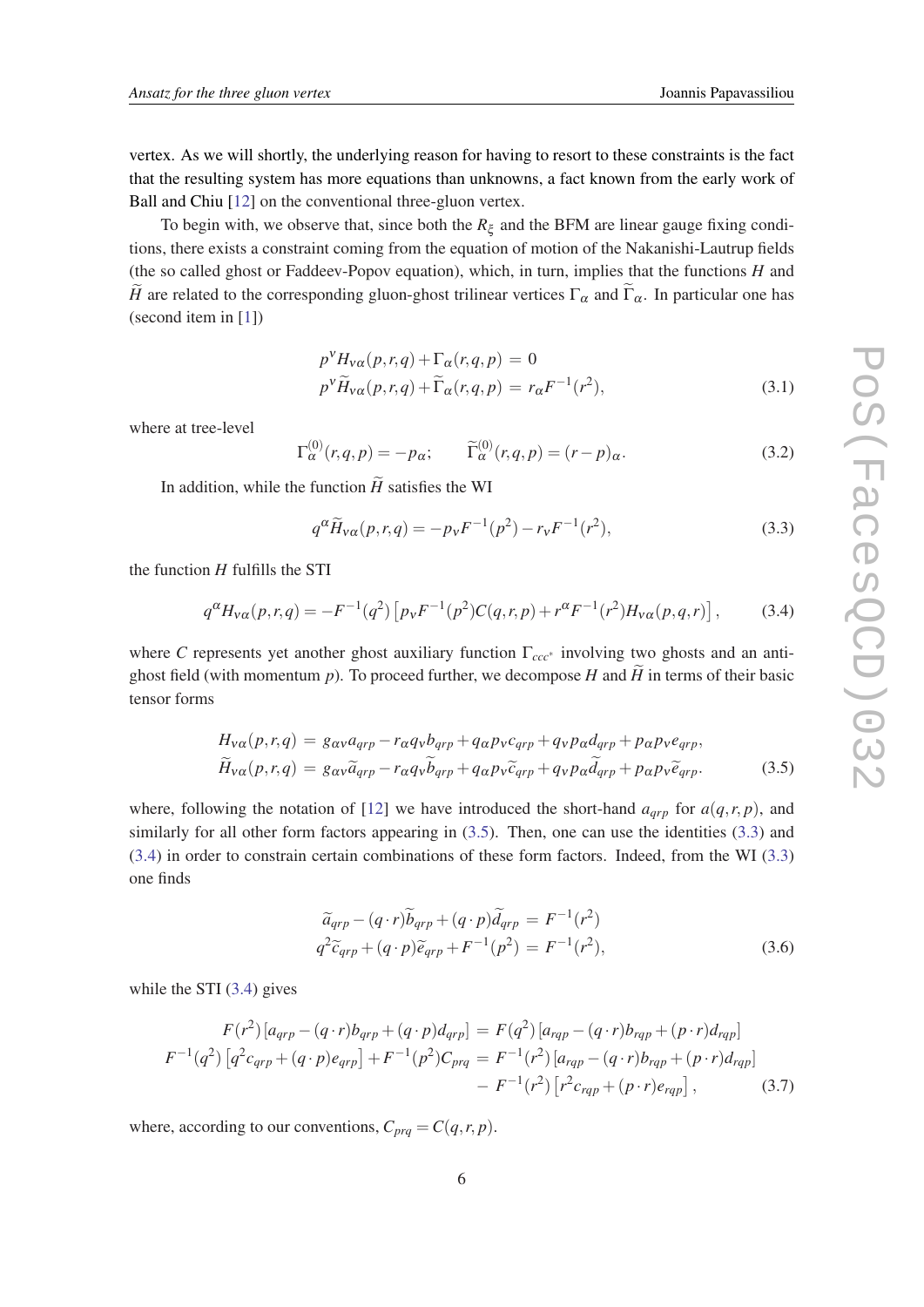<span id="page-6-0"></span>Incidentally, notice that the first equation in ([3.7](#page-5-0)), together with its cyclic permutations of momenta and indices, represent the three constraints found in [[12\]](#page-9-0) [*viz.* Eq. (2.10) in that article] as necessary conditions to determine the conventional three-gluon vertex from solving the corresponding STIs (the system is in fact overconstrained displaying more equations than unknowns); indeed we see from the above that such constraints are a consequence of the STI satisfied by the *H* function (in [[12\]](#page-9-0) these constraints were explicitly verified at the one-loop level only).

Finally, let us conclude by observing that  $H$  and  $H$  are related by the BQI

$$
\widetilde{H}_{\nu\alpha}(p,r,q) = \left[g_{\alpha}^{\gamma} + \Lambda_{\alpha}^{\gamma}(q)\right]H_{\nu\alpha}(p,r,q) - r^{\gamma}F^{-1}(r^2)N_{\alpha\gamma\nu}(q,r,p) \n+ p_{\nu}F^{-1}(p)O_{\alpha}(q,r,p),
$$
\n(3.8)

where the auxiliary functions *N* and *O* are related to certain auxiliary functions involving the background source Ω, namely ΓΩ*AA*<sup>∗</sup> and ΓΩ*cc*<sup>∗</sup> .

## 4. Solving the Ward and Slavnov-Taylor identities

In what follows we determine an Ansatz for  $\tilde{\Gamma}$  by solving the WI and STIs given in Eq. [2.9](#page-4-0). It is well-known that the gauge technique, in general, can only furnish information about the longitudinal part of any vertex, leaving its transverse (automatically conserved) part completely undetermined. This fact, in turn, is known to be of limited importance in the infrared (in the presence of a mass gap!), but is essential for the multiplicative renormalizability of the resulting SDEs. For the purposes of this work, we will ignore such refinements, settling for subtractive renormalizability only.

Therefore, following [[12\]](#page-9-0), the 14 possible tensorial structures necessary for describing a general three-gluon vertex are separated into two groups, 10 of them spanning the longitudinal part of the vertex, and the remaining 4 the (totally) transverse part; then only the former group is considered.

Specifically, in the basis of [\[12](#page-9-0)] the longitudinal part of  $\Gamma_{\alpha\mu\nu}(q,r,p)$  has the form

$$
\widetilde{\Gamma}_{\alpha\mu\nu}^{(\ell)}(q,r,p) = \sum_{i=1}^{10} X_i(q,r,p) \ell_{\alpha\mu\nu}^i(q,r,p), \qquad (4.1)
$$

with the explicit form of the tensors  $\ell^i$  given by

$$
\ell_{\alpha\mu\nu}^1 = (q - r)_\nu g_{\alpha\mu} \qquad \qquad \ell_{\alpha\mu\nu}^2 = -p_\nu g_{\alpha\mu} \qquad \qquad \ell_{\alpha\mu\nu}^3 = (q - r)_\nu [q_\mu r_\alpha - (q \cdot r)g_{\alpha\mu}] \n\ell_{\alpha\mu\nu}^4 = (r - p)_{\alpha} g_{\mu\nu} \qquad \qquad \ell_{\alpha\mu\nu}^5 = -q_{\alpha} g_{\mu\nu} \qquad \qquad \ell_{\alpha\mu\nu}^6 = (r - p)_{\alpha} [r_\nu p_\mu - (r \cdot p)g_{\mu\nu}] \n\ell_{\alpha\mu\nu}^7 = (p - q)_{\mu} g_{\alpha\nu} \qquad \qquad \ell_{\alpha\mu\nu}^8 = -r_{\mu} g_{\alpha\nu} \qquad \qquad \ell_{\alpha\mu\nu}^9 = (p - q)_{\mu} [p_{\alpha} q_{\nu} - (p \cdot q)g_{\alpha\nu}] \n\ell_{\alpha\mu\nu}^{10} = q_{\nu} r_{\alpha} p_{\mu} + q_{\mu} r_{\nu} p_{\alpha}.
$$
\n(4.2)

Notice that excluding  $\ell^{10}$ , each of the remaining  $\ell^{i+3}$  can be obtained by the corresponding  $\ell^i$ through cyclic permutation of momenta and indices; in addition, Bose symmetry with respect to the quantum legs requires that Γ change sign under the interchange of the corresponding Lorentz indices and momenta, thus implying the relations

$$
X_1(q, p, r) = X_7(q, r, p)
$$
  
\n
$$
X_2(q, p, r) = -X_8(q, r, p)
$$
  
\n
$$
X_3(q, p, r) = X_9(q, r, p)
$$
  
\n
$$
X_4(q, p, r) = X_4(q, r, p)
$$
  
\n
$$
X_5(q, p, r) = -X_5(q, r, p)
$$
  
\n
$$
X_6(q, p, r) = X_6(q, r, p)
$$
  
\n
$$
X_7(q, p, r) = X_7(q, r, p)
$$
  
\n
$$
X_8(q, p, r) = X_8(q, r, p)
$$
  
\n
$$
X_9(q, p, r) = X_9(q, r, p)
$$
  
\n
$$
X_9(q, p, r) = X_9(q, r, p)
$$
  
\n
$$
X_9(q, p, r) = X_9(q, r, p)
$$
  
\n
$$
X_9(q, p, r) = X_9(q, r, p)
$$
  
\n
$$
X_9(q, p, r) = X_9(q, r, p)
$$
  
\n
$$
X_9(q, p, r) = X_9(q, r, p)
$$
  
\n
$$
X_9(q, p, r) = X_9(q, r, p)
$$
  
\n
$$
X_9(q, p, r) = X_9(q, r, p)
$$
  
\n
$$
X_9(q, p, r) = X_9(q, r, p)
$$
  
\n
$$
X_9(q, p, r) = X_9(q, r, p)
$$
  
\n
$$
X_9(q, p, r) = X_9(q, r, p)
$$
  
\n
$$
X_9(q, p, r) = X_9(q, r, p)
$$
  
\n
$$
X_9(q, p, r) = X_9(q, r, p)
$$
  
\n
$$
X_9(q, p, r) = X_9(q, r, p)
$$
  
\n
$$
X_9(q, p, r) = X_9(q, r, p)
$$
  
\n
$$
X_9(q, p, r) = X_9(q, r, p)
$$
  
\n
$$
X_9(q, p, r) = X_9(q, r, p)
$$
  
\n
$$
X_9(q, p,
$$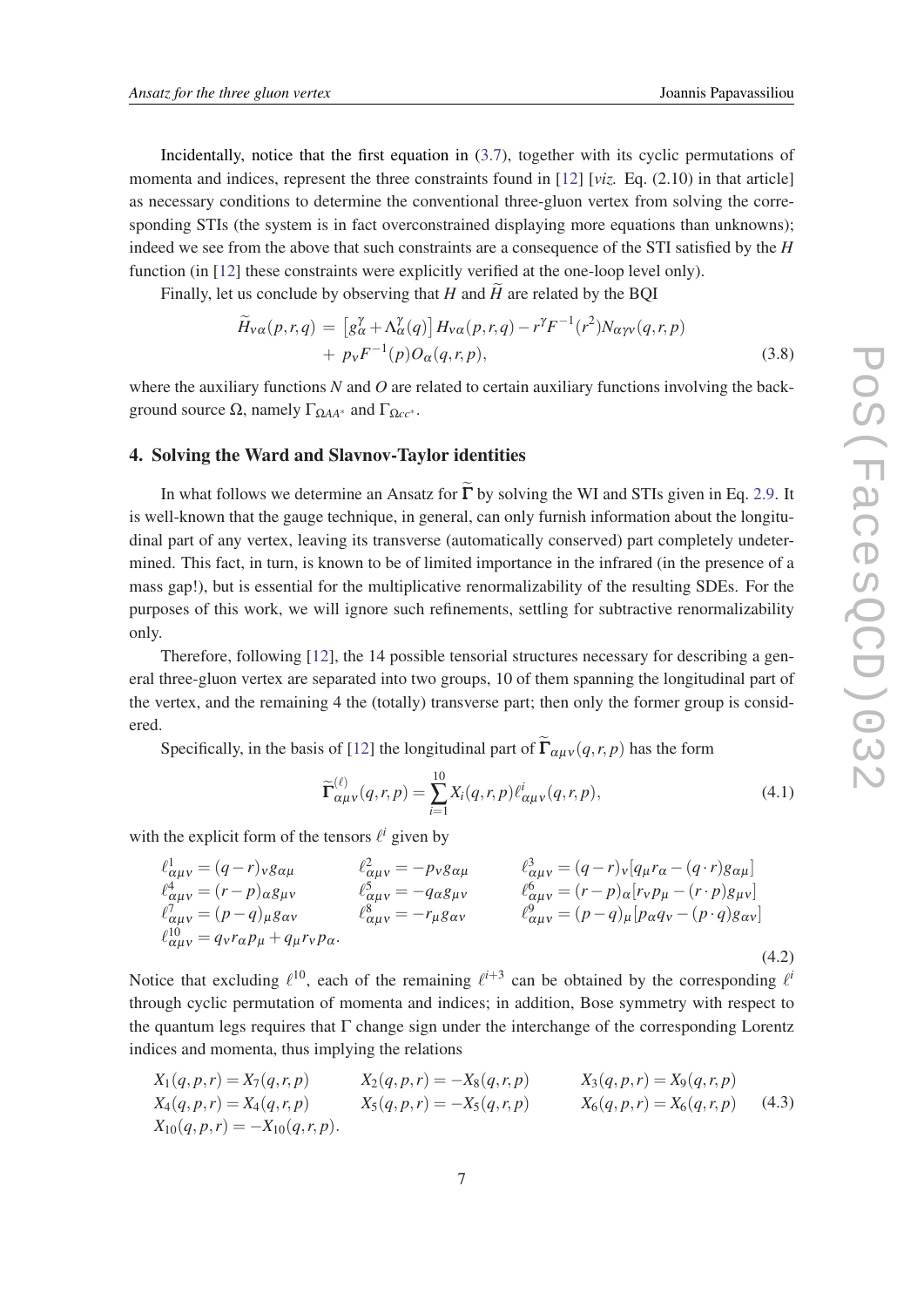The form factors  $X_i$  are then fully determined by solving the system of linear equations generated by the identities given in Eq. ([2.9\)](#page-4-0). The procedure is conceptually straightforward, but operationally rather cumbersome. One first substitutes on the lhs of Eq. [\(2.9\)](#page-4-0) the general tensorial decomposition of  $\tilde{\Gamma}^{(\ell)}_{\alpha\mu\nu}(q,r,p)$  given in Eq. [\(4.1](#page-6-0)), and then equates the coefficients of the resulting tensorial structures to those appearing on the rhs. Thus, one obtains a system of equations expressing the form factors  $X_i(q, p, r)$  in terms of combinations of quantities such as *J*, *F*, etc.

In what follows we will only report the set of independent equations, i.e., we will omit equations that can be obtained from existing ones by implementing the change  $p \leftrightarrow r$  and using the constraints of [\(4.3\)](#page-6-0). Thus, for example, the equation  $X_7 + X_8 + (q \cdot r)X_{10} = J(p)$  does not form part of the set of independent equations, because it can be obtained from the second equation in Eq.(4.4) below, by carrying out the aforementioned transformation, and using the corresponding relations from Eq. ([4.3](#page-6-0)).

Thus, from the abelian WI one obtains the following 4 equations

$$
(p^{2} - r^{2})X_{4} - q^{2}X_{5} - (r \cdot p)(p^{2} - r^{2})X_{6} = p^{2}J(p) - r^{2}J(r)
$$
  
\n
$$
X_{1} - X_{2} - (q \cdot p)X_{10} = J(r)
$$
  
\n
$$
X_{1} + X_{2} - X_{7} + X_{8} = 0
$$
  
\n
$$
2X_{1} + (p^{2} - r^{2})X_{6} - 2X_{7} + q^{2}X_{10} = 0,
$$
\n(4.4)

where the form of the second equation has been simplified by making use of the third.

Similarly, from the non-abelian STI one obtains 5 equations, namely

$$
(r^{2} - q^{2})X_{1} - p^{2}X_{2} - (q \cdot r)(r^{2} - q^{2})X_{3} = F(p) \left[ \tilde{a}_{qpr}r^{2}J(r) - a_{rpq}q^{2}\tilde{J}(q) \right]
$$
  

$$
(r^{2} - q^{2})X_{3} - 2X_{4} + 2X_{7} + p^{2}X_{10} = F(p) \left[ (\tilde{b}_{qpr} + \tilde{d}_{qpr})r^{2}J(r) - (b_{rpq} + d_{rpq})q^{2}\tilde{J}(q) \right]
$$
  

$$
-X_{7} + X_{8} + (r \cdot p)X_{10} = F(p) \left\{ (r \cdot p)\tilde{b}_{qpr}J(r) - [a_{rpq} + (q \cdot r)d_{rpq}] \tilde{J}(q) \right\}
$$
  

$$
X_{4} + X_{5} + (q \cdot p)X_{10} = F(p) \left\{ \left[ \tilde{a}_{qpr} + (q \cdot r)\tilde{d}_{qpr} \right]J(r) - (q \cdot p)b_{rpq}\tilde{J}(q) \right\}
$$
  

$$
-X_{4} + X_{5} + X_{7} + X_{8} = (q \cdot r)F(p) \left[ -\tilde{b}_{qpr}J(r) + b_{rpq}\tilde{J}(q) \right].
$$
 (4.5)

Clearly, there are 5 additional equations, obtained from the second STI; however, they too can be obtained from the set of equations (4.5) by imposing the transformation  $r \leftrightarrow p$  and using the relations given in Eq. ([4.3](#page-6-0)), and are therefore omitted.

As anticipated, we have more equations than form factors [remember the constraints of Eq. [\(4.3\)](#page-6-0)!], and therefore the appearance of a set of non-trivial constraints for the ghost sector. It turns out that these constraints are *precisely* those furnished by Eq. [\(3.6](#page-5-0)) and the first relation of Eq. ([3.7](#page-5-0)). Therefore the system can be solved, and one finds a solution of the type presented in [\[12](#page-9-0)] with a modified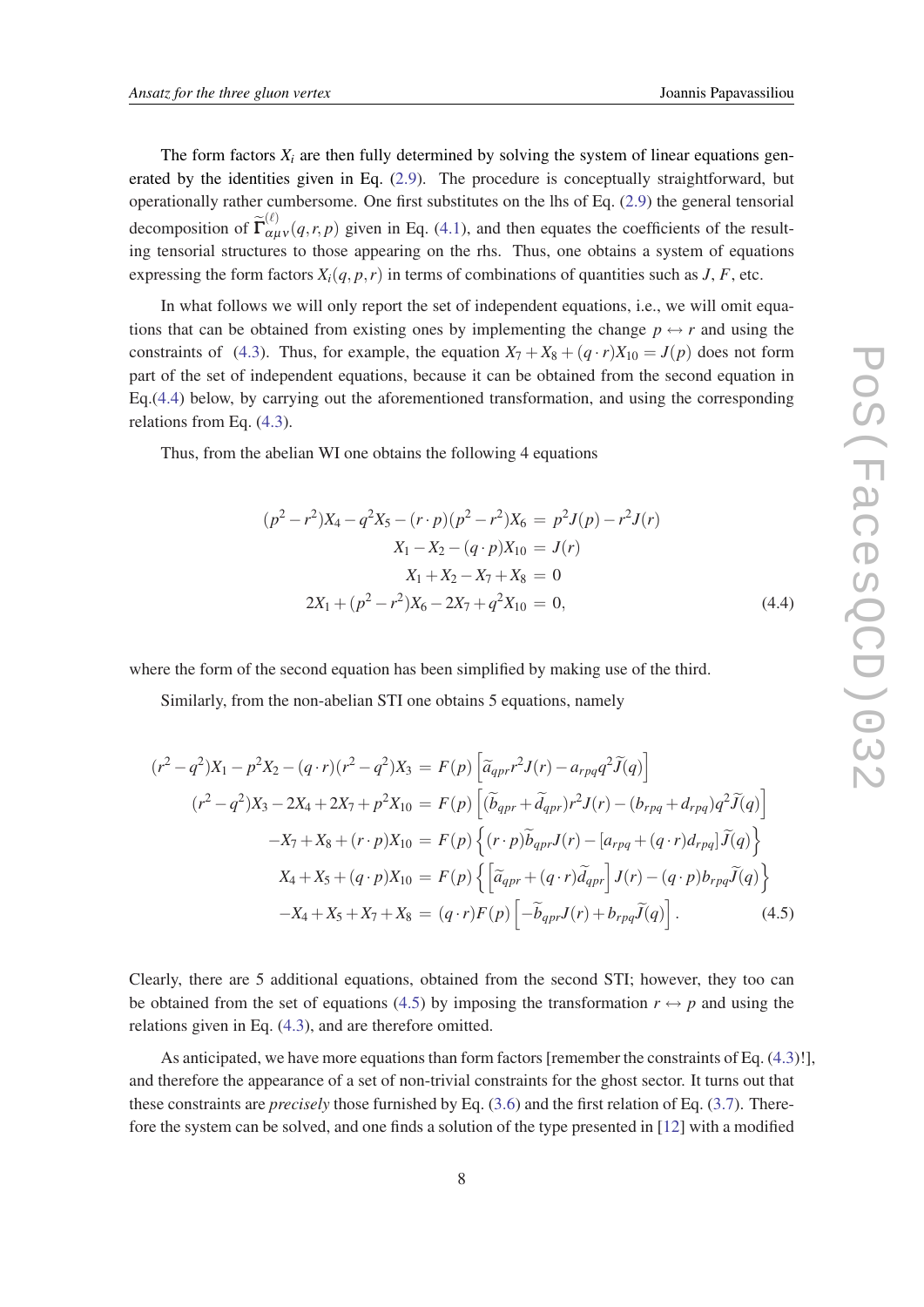ghost-sector, reading

$$
X_{1}(q,r,p) = \frac{1}{4}\tilde{J}(q)\{-p^{2}b_{pq}F(r)+[2a_{rpq}+p^{2}b_{rpq}+2(q\cdot r)d_{rpq}]F(p)\} + \frac{1}{4}J(r)\left[2+(r^{2}-q^{2})\tilde{b}_{qpr}F(p)\right]+\frac{1}{4}J(p)p^{2}\tilde{b}_{qrp}F(r) X_{2}(q,r,p) = \frac{1}{4}\tilde{J}(q)\{(q^{2}-r^{2})b_{pq}F(r)+[2a_{rpq}+(r^{2}-q^{2})b_{rpq}+2(q\cdot r)d_{rpq}]F(p)\} + \frac{1}{4}J(r)\left[-2+p^{2}\tilde{b}_{qpr}F(p)\right]+\frac{1}{4}J(p)(r^{2}-q^{2})\tilde{b}_{qrp}F(r) X_{3}(q,r,p) = \frac{F(p)}{q^{2}-r^{2}}\{\tilde{J}(q)[a_{rpq}-(q\cdot p)d_{rpq}]-J(r)\left[\tilde{a}_{qrr}-(r\cdot p)\tilde{d}_{qrr}\right]\} X_{4}(q,r,p) = \frac{1}{4}\tilde{J}(q)q^{2}[b_{prq}F(r)+b_{rpq}F(p)]+\frac{1}{4}J(r)\left[2-q^{2}\tilde{b}_{qpr}F(p)\right] + \frac{1}{4}J(p)\left[2-q^{2}\tilde{b}_{qrp}F(r)\right] X_{5}(q,r,p) = \frac{1}{4}\tilde{J}(q)(p^{2}-r^{2})[b_{prq}F(r)+b_{rpq}F(p)]+\frac{1}{4}J(r)\left[2+(r^{2}-p^{2})\tilde{b}_{qrp}F(p)\right] - \frac{1}{4}J(p)\left[2+(p^{2}-r^{2})\tilde{b}_{qrp}F(r)\right] X_{6}(q,r,p) = \frac{J(r)-J(p)}{r^{2}-p^{2}} X_{7}(q,r,p) = X_{1}(q,p,r) X_{8}(q,r,p) = X_{3}(q,p,r) X_{9}(q,r,p) = X_{3}(q,p,r) X_{10}(q,r,p) = \frac{1}{2}\{\tilde{J}(q)[b_{prq}F(r)-b_{rpq}F(p)]+J(r)F(p)\tilde{b}_{qpr}-J(p)F(r)\tilde{b}_{qrp}\}.
$$
 (4.6)

### 5. Conclusions

We have presented a complete Ansatz for the *BQQ* three-gluon vertex, which is in absolute conformity with both the WI and the STI given in Eq. ([2.9](#page-4-0)). An important step in this construction is the formal, all-order derivation of the crucial constraints relating the various form factors of the ghost Green's function, involved in the STI of Eq. [\(2.9\)](#page-4-0), an indispensable step for realizing this construction.

It is important to emphasize that the Ansatz for the *BQQ* vertex presented here is valid for any value of the gauge-fixing parameter used to quantize the theory. Indeed, even though the various ingredients appearing in the solution Eq. (4.6), such as *J*, *F*, etc, depend explicitly on  $\xi$  (or on  $\xi$ <sub>*O*</sub>), the precise functional dependence of the form factors  $X_i$  on  $J$ ,  $F$ , etc, given in Eq. (4.6), is valid for any  $\xi$ , given that it originates from the solution of the WI and STI of Eq. ([2.9](#page-4-0)), whose form is ξ -independent.

This last point is particularly important given the existing perspectives [[17\]](#page-9-0) of carrying out large-volume lattice simulations in covariant gauges other than the Landau gauge ( $\xi \neq 0$ ). In particular, the possibility of simulating propagators in the background gauges (especially the background Feynman gauge,  $\xi_Q = 1$ ) opens up the exiting possibility of studying central objects of the PT on the lattice [[14](#page-9-0)].